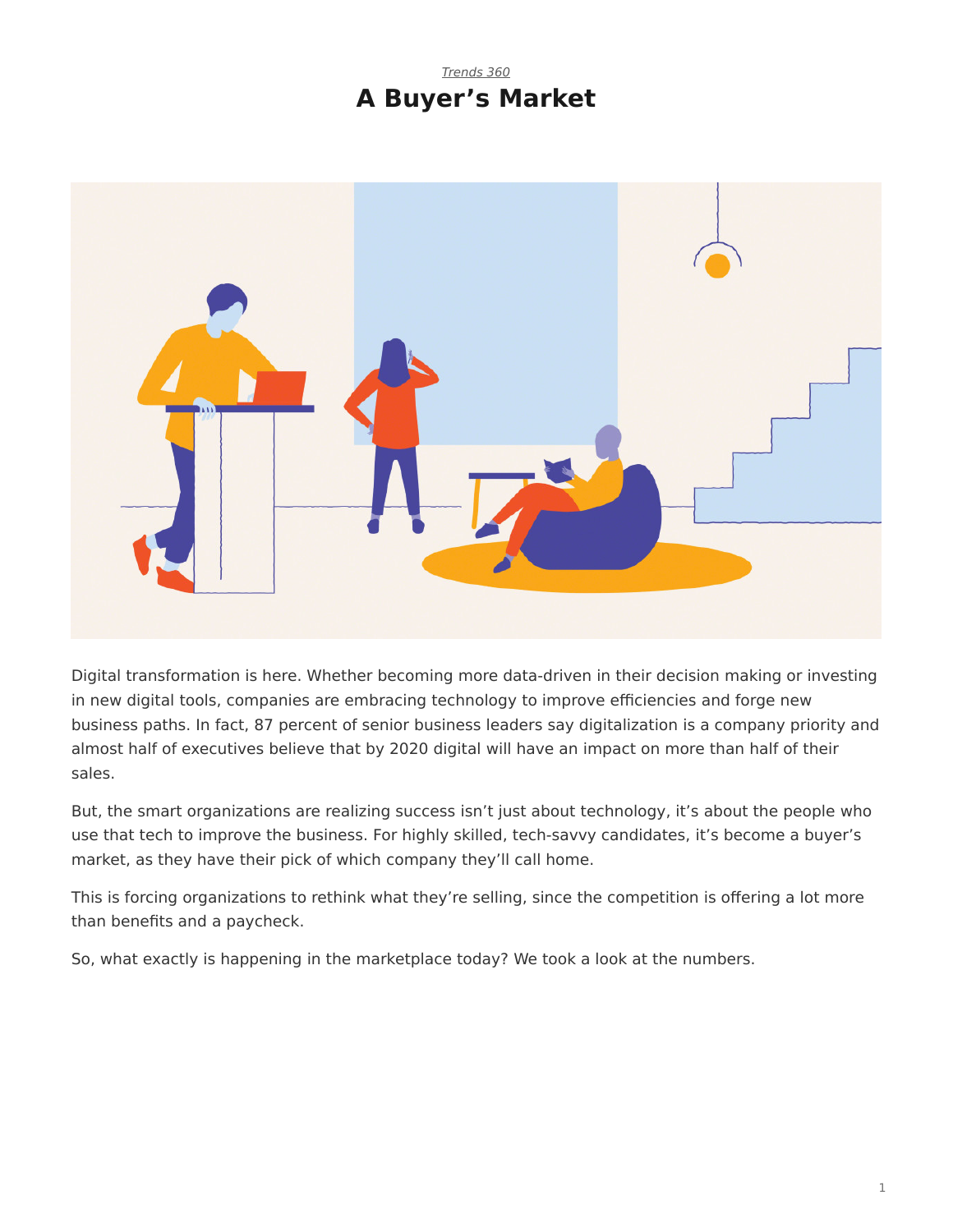**"Every company is a technology company, no matter what product or service it provides. The companies that embrace this fact are the ones that shape our world."**

**FORBES TECHNOLOGY COUNCIL, JANUARY 2017**

## **JOB LISTINGS OVERLOAD**

As the number of opportunities increases, employees are less loyal and more selective about where they work.

- **3.5M** people who chose to leave their jobs
- **1.7M** people who were laid off

According to a Gallup study, the top reasons employees are leaving their jobs include culture and job fit. In addition, **51%** of employees would change jobs for one that offered them more flexible work hours.

**756,000** estimated number of unfilled IT and communication technology positions in Europe by 2020

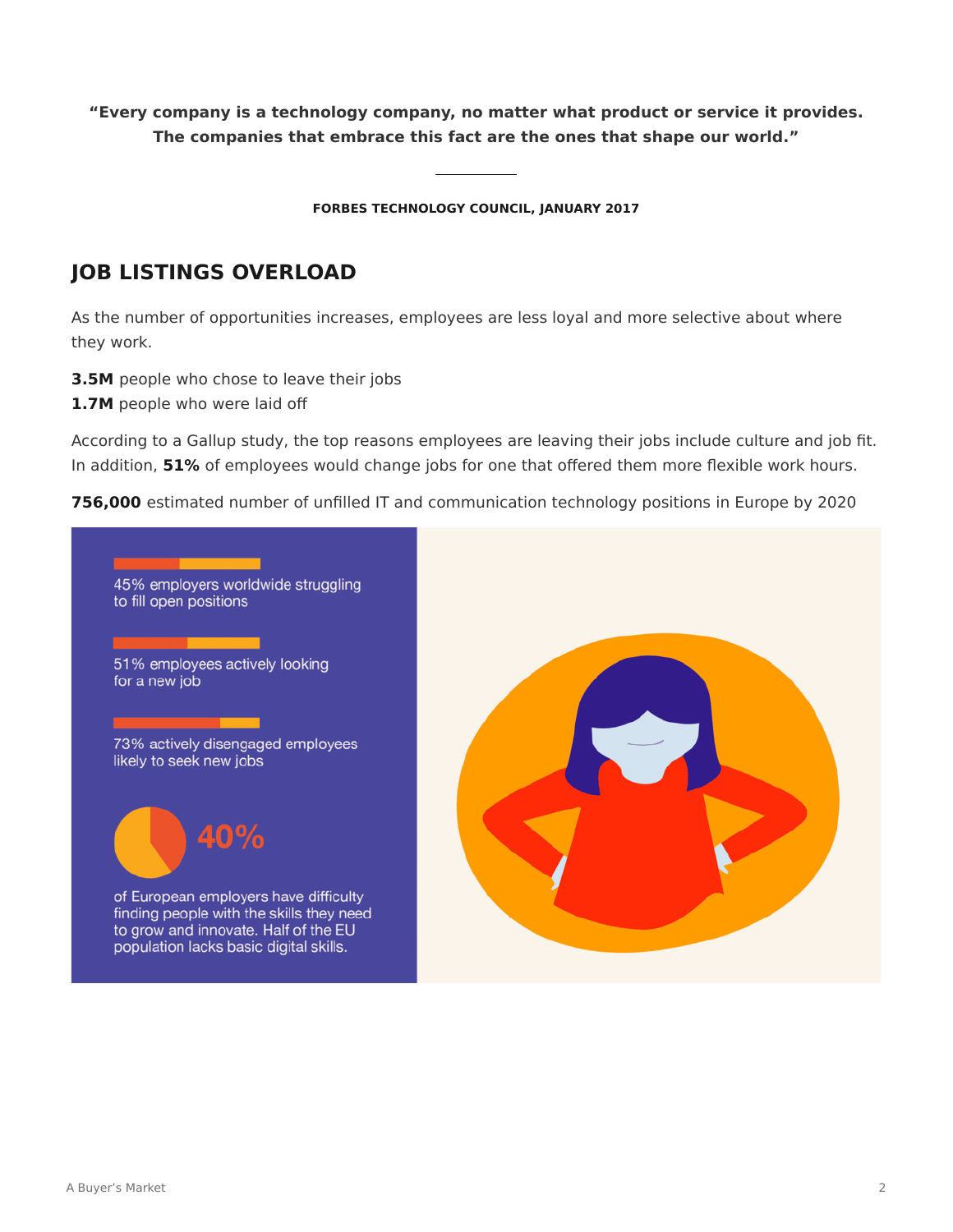

# **MILLENNIALS ON THE MOVE**

As younger generations join the workforce, they have different expectations and shorter shelf-lives at companies.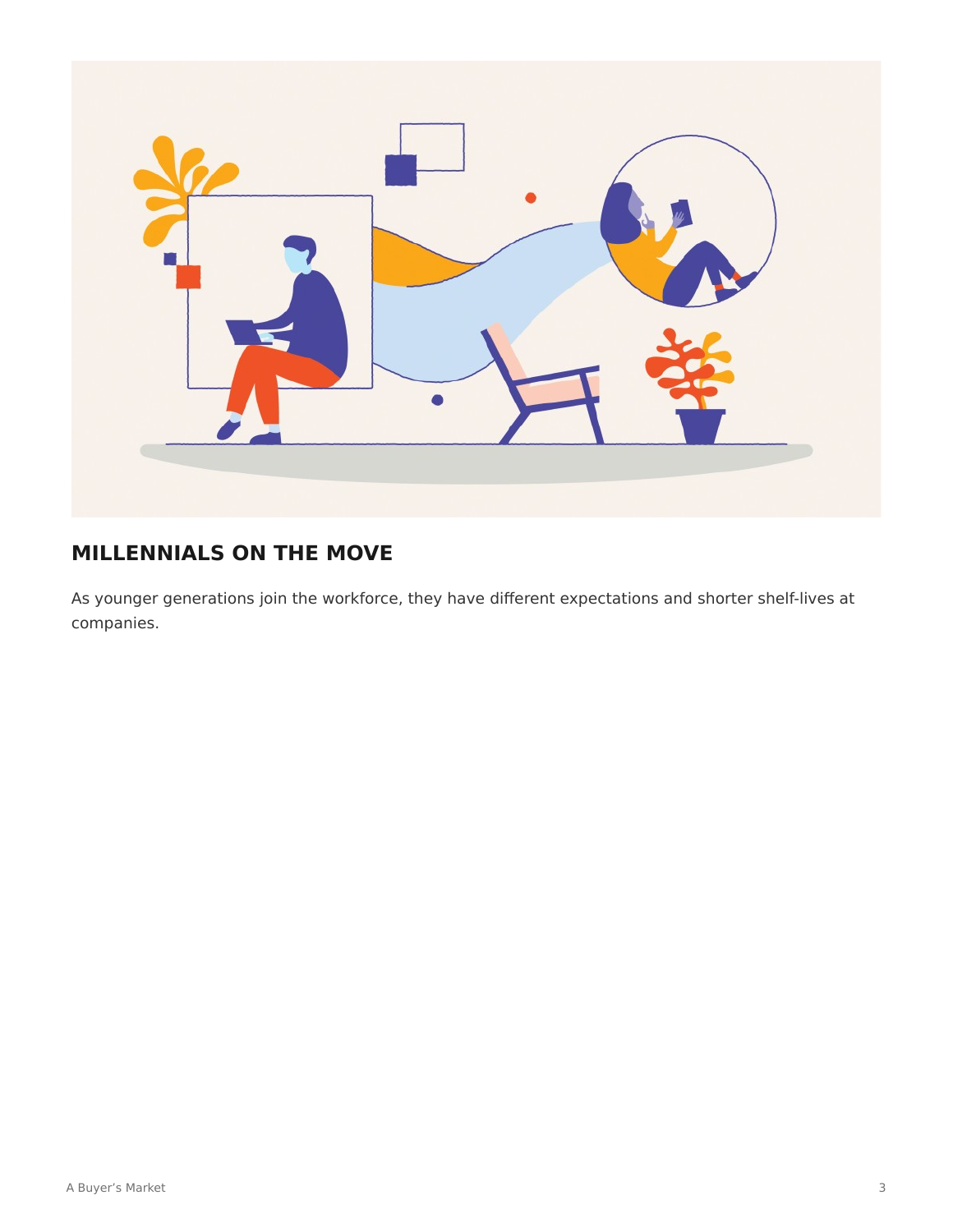### Percent of millennials who expect to...



43% leave within two years

28% stay beyond five years

29% other

Percent of Gen Z who expect to...



61% leave within two years

 $12%$ stay beyond five years

28% other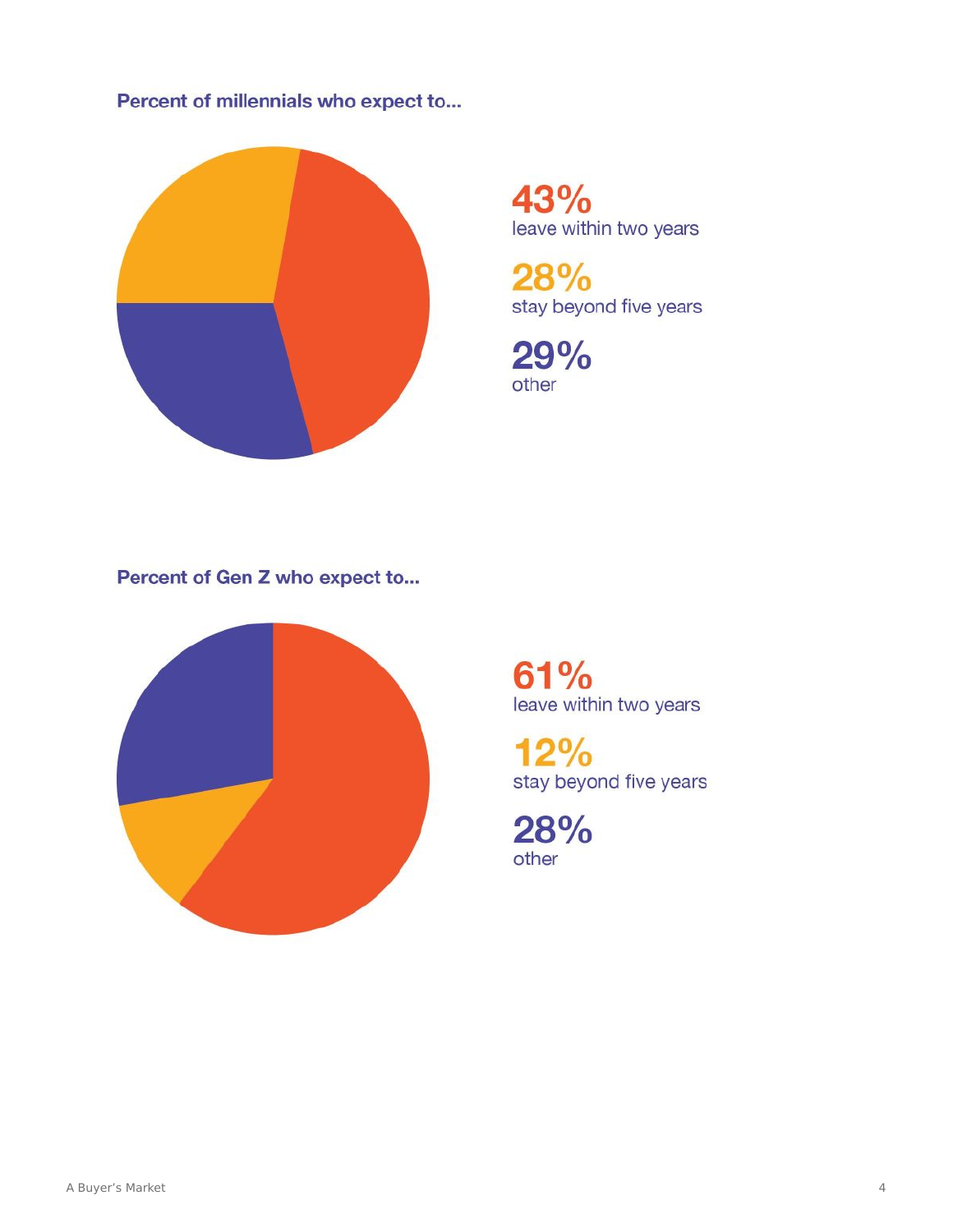#### **What's important to millennials?**



Percentage of millennials who plan to stay at a company for more than five years if they...

**55%** can choose where and when they work



## **WHAT'S ON THE WISH LIST?**

So, what are these highly skilled employees looking for in the workplace they'll call home?



**Thriving employees are three times more likely to work for a company with a strong sense of purpose.**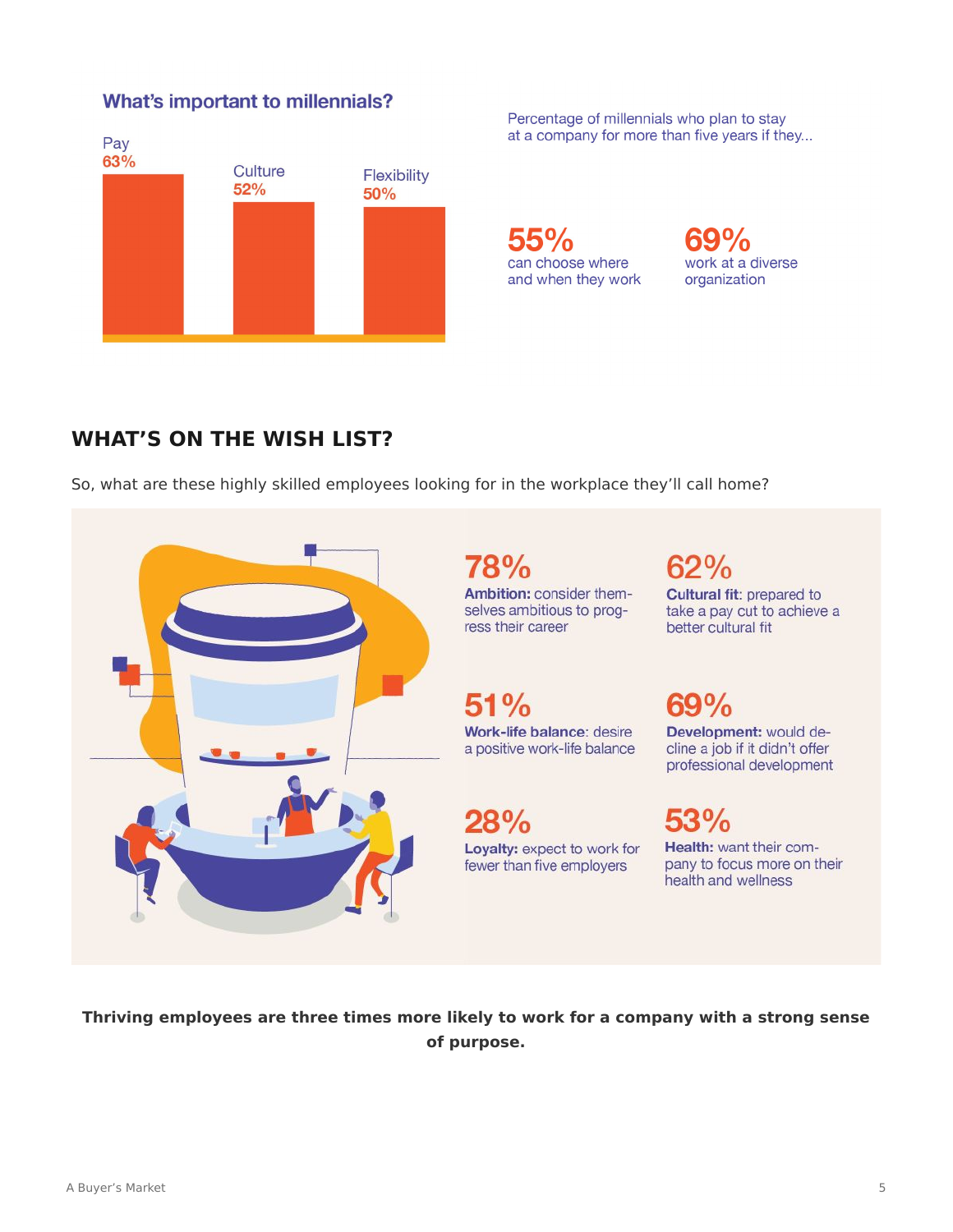#### **Engagement and Wellbeing**



93% of highly engaged employees say their employer takes a genuine interest in their wellbeing.

## **SOURCES**

(1) U.S. Bureau of Labor, December 2018 (2) State of the American Workplace, Gallup, 2017 (3) Empirica, Working Paper: e-skills in Europe, 2015 (4) Future of Skills Report for the Executive Council of AMCHAM EU May 2018 (5) Deloitte Millennial Survey, 2018 (6) Hays What Workers Want Report 2017 (7) Mercer Talent Trends, 2017 (8) Engagement and the Workplace, 360 Steelcase Global Report, 2016 (9) Gartner 2018-2019 Top Insights for the C-Suite (10) The State of Digital Business 2016 to 2020, Forrester Research, 2015

| +About Steelcase |
|------------------|
| +Customer Care   |
| +Legal Notices   |
| +Connect With Us |